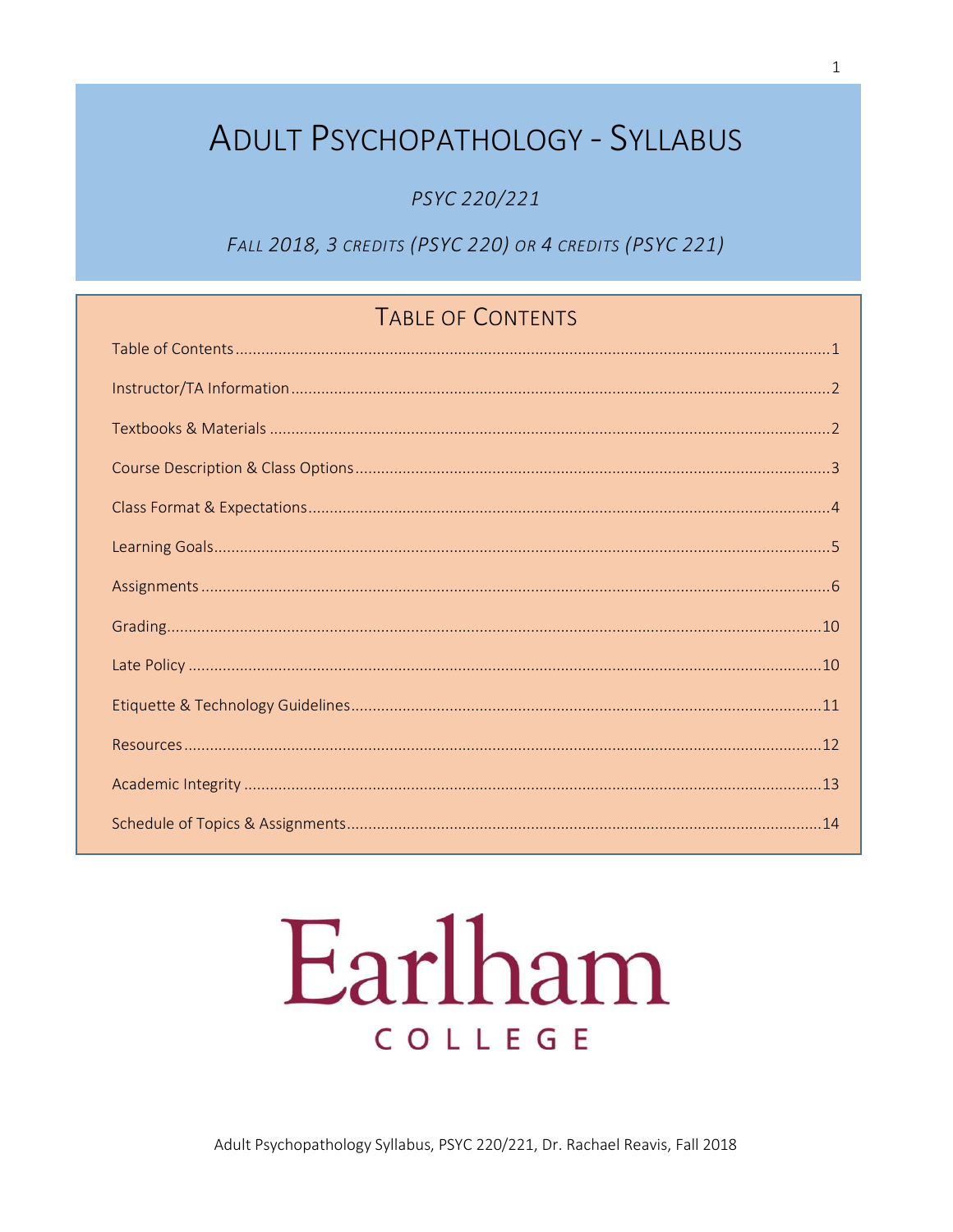### INSTRUCTOR INFORMATION

Name: Dr. Rachael Reavis Office Location: LBC 305 Go to rachaelreavis.youcanbook.me to schedule an appointment. If none of the times work or you need to schedule something farther out, please email me with multiple available times so we can quickly schedule something that works for both of us.

## TEACHING ASSISTANTS

Name: Lillian McDevitt-Bayless Email[: lrmcdev15@earlham.edu](mailto:lrmcdev15@earlham.edu) Office hour: Tuesdays, 7-9, 1<sup>st</sup> floor Lilly

Email[: reavira@earlham.edu](mailto:reavira@earlham.edu)

#### TEXTBOOKS AND MATERIALS

- 1. DSM-5 (Diagnostic & Statistical Manual of Mental Disorders, 5th Edition
	- a. American Psychiatric Association (2013). *DSM-5 (Diagnostic and Statistical Manual of Mental Disorders, 5th Edition)*. Washington, DC: American Psychiatric Publishing. ISBN: 0890425558

#### OR

- b. American Psychiatric Association (2013). *Desk reference to the diagnostic criteria from DSM-5*. Washington, DC: American Psychiatric Publishing. ISBN: 0890425566
- 2. Beidel, D., Bulik, C., & Stanley, M. (2014). *Abnormal psychology, 3rd edition*. Upper Saddle River, NJ: Pearson. ISBN: 0-205-96654-3
- 3. Hazzard, V., & Picot, I. (Eds.) *The color of hope: People of color mental health narratives.* CreateSpace Independent Publishing Platform. ISBN: 978-1514273487

#### \*You must have your own copy of the DSM-5. It is required for tests and cannot be shared. You can get the full version or the desk reference, whichever is cheaper/easier to locate.

One of the following is also required. They are not available in the bookstore – you can get them online. They are also available on [2-hour reserve in the library or through ebrary.](http://earlham.worldcat.org/coursereserves/course/fetch/6844400) Do not purchase your book until you have signed up to present a specific memoir.

| Ben Behind His Voices by Randye Kaye       | Monkey Mind by Daniel Smith                 |
|--------------------------------------------|---------------------------------------------|
| The Buddha and the Borderline by Kiera Van | This Fragile Life by Charlotte Pierce-Baker |
| Gelder                                     | An Unquiet Mind by Kay Redfield Jamison     |
| The Flock by Joan Frances Casey            | The Quiet Room by Lori Schiller             |
| Girl, Interrupted by Susanna Kaysen        | Willow Weep for Me by Meri Nana-Ama         |
| The Man Who Couldn't Stop by David Adam    | Danguah                                     |

Course documents and additional readings (listed on schedule) can be found on Moodle.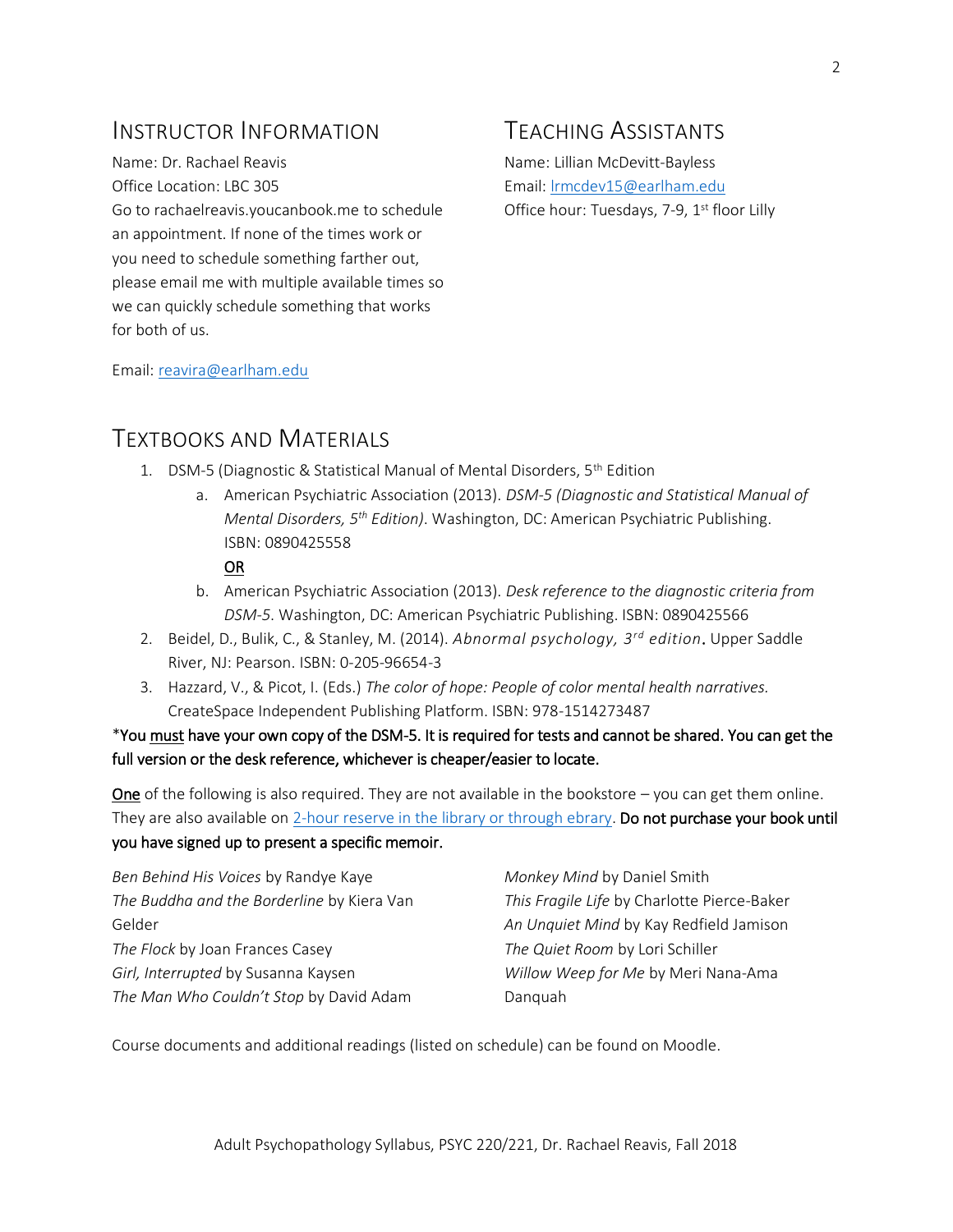## COURSE DESCRIPTION

In this course, we will work towards developing a sophisticated understanding of psychological disorders, their causes, their treatments, and the human suffering they entail, while acknowledging what remains to be known. We will be scientists, practitioners, and regular folk as we seek to understand the science and experience of psychopathology and the needs of those who live with psychopathology.

> $\lq$ ALTHOUGH THE WORLD IS FULL OF SUFFERING, IT IS ALSO FULL OF THE OVERCOMING OF IT. $\rlap{.}''$ -HELEN KELLER, 1903

#### *TOPICS NOT COVERED IN THIS CLASS:*

The psychology department also offers *Developmental Psychopathology* (PSYC 363). That course covers disorders that are more typically diagnosed the first time in childhood and adolescence, including autism, AD/HD, oppositional defiant disorder, learning disorders, intellectual disability/mental retardation, and conduct disorder. Thus, we won't be covering those topics in this class.

## CLASS OPTIONS

Adult Psychopathology is offered with one of two options. Adult Psychopathology is required for the psychology major, and either option is acceptable. You must choose before the end of add/drop.

#### *OPTION A (PSYC 220):*

You may take the lecture class for three credits. The expectation of credit hours is [defined](http://www.ecfr.gov/cgi-bin/text-idx?rgn=div8&node=34:3.1.3.1.1.1.23.2)  [federally.](http://www.ecfr.gov/cgi-bin/text-idx?rgn=div8&node=34:3.1.3.1.1.1.23.2) For the 3-credit class, you attend class for three hours per week and work/prepare (readings, papers, videos, etc.) for a minimum of six hours per week. This may be a better option for athletes playing a fall sport. However, athletes have successfully completed a placement in the past. Come talk to me if you have scheduling concerns, whether or not an athlete.

#### *OPTION B (PSYC 221):*

You may take the lecture class plus servicelearning placement for four credits. Students will volunteer in the community for 2 hours per week for 10 weeks. Placements are with adults (in some cases, adolescents) dealing with addiction, mental illness, intense stress (e.g. homelessness and/or domestic violence), dementia, or some combination. Students will respond to journal prompts, which will take about one hour per week. Students will also complete a short (5-7 page) final paper integrating the placement with class material. Participating in the service-learning placement helps students understand the complexity of class material in way that is difficult without interaction with real people in the community.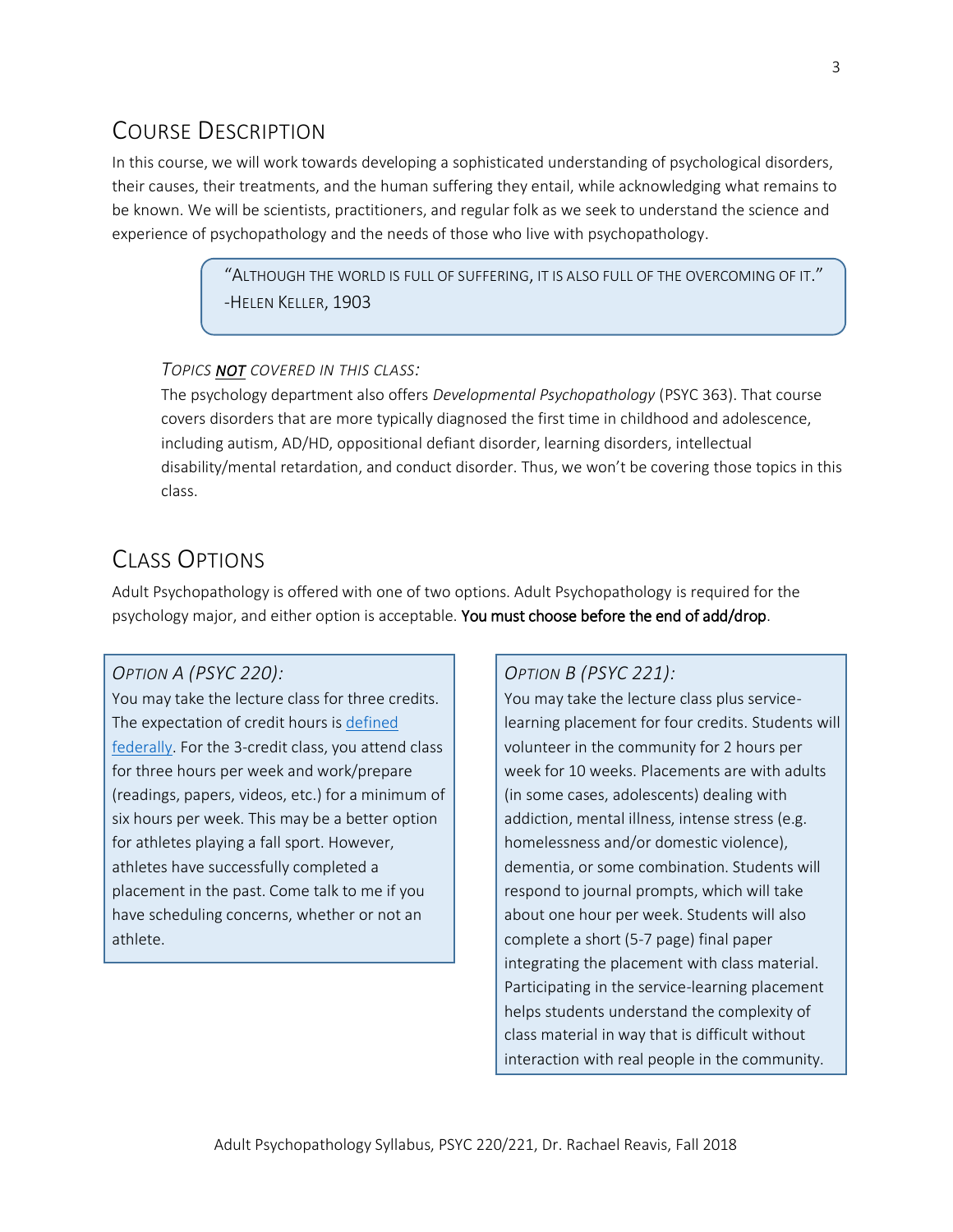## CLASS FORMAT & EXPECTATIONS

#### *LECTURE + ACTIVE ENGAGEMENT*

This course is primarily a lecture course, but you will learn more if you come to class prepared to ask questions, comment, and engage in discussion.

We will have several discussions and small-group activities throughout the semester. In both small-group and large-class discussions and activities, you should strive to strike a balance between active and thoughtful participation and ensuring that you leave space for your classmates to engage.

#### *RESPECT*

A healthy learning environment requires respect among all parties (from instructor to student; student to instructor; and student to student). Please assume when discussing psychopathology that someone in the room either deals with these issues personally or has someone close to them who does. It is certainly acceptable to ask questions and expand your understanding, but please be aware that each topic may be personally sensitive for your classmates.

During this course, you may see videos of behaviors you aren't used to, hear stories from other students, or witness such behaviors at your placement. Please remember to respect the dignity and humanity of those around you. Refrain from laughing or gossiping about others and work on building empathy for those who struggle with mental health issues.

You can expect me to come prepared to class, take the time to answer your questions if I do not know the answers, respond to your concerns, and return graded material in a reasonable amount of time. If you have a complaint, grievance or concern, you may address it with me directly (in person or via email) or you may [file a formal complaint.](http://www.earlham.edu/policies-and-handbooks/general/student-consumer-complaint-process/) I view either method as an opportunity to listen to, respond to, and address your concerns. I ask that you make every effort to turn your assignments in on time, arrive to class on time, refrain from using your cellphones during class, and give your attention to me, your classmates, and the material when we are together.

#### *PRIVACY*

Everyone has a right to privacy. If you are serving in a placement, please be sure to respect the privacy of the clients you serve by not gossiping about them to others and by using pseudonyms whenever you discuss them in the context of this course (in discussions and journal entries). There are some times when it may seem appropriate and a student may feel called to share a personal story. These stories should be respected and not shared without the student's permission. However, students should not ever feel compelled or pressured to reveal personal information.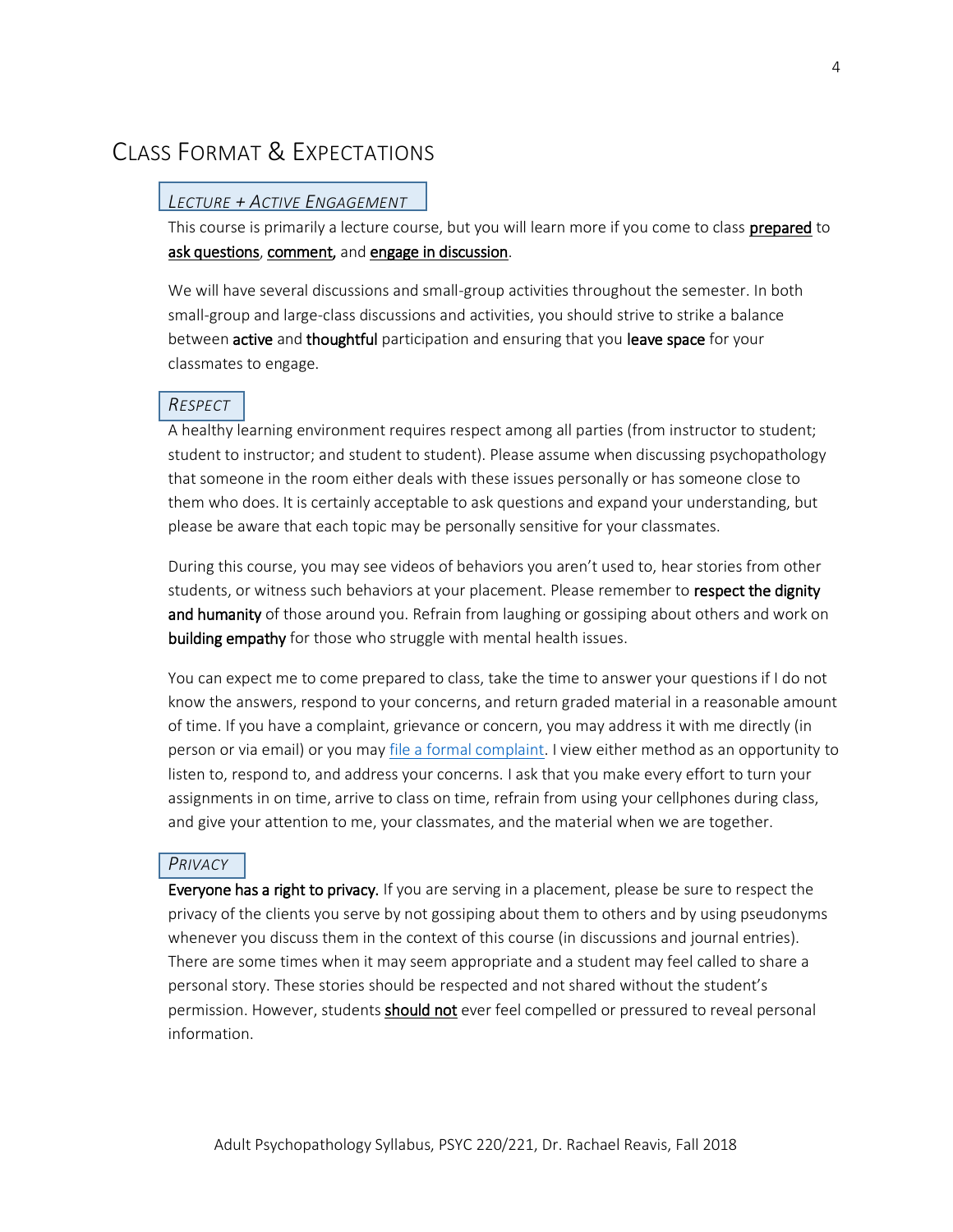## LEARNING GOALS

By the end of the semester, students should be able to demonstrate the following Course-Specific Goals:

- 1. Critically evaluate assumptions underlying definitions of abnormality/disorder.
- 2. Differentiate disorders and be able to discuss possible causes and risk factors.
- 3. Describe and evaluate current knowledge of treatments and outcomes.
- 4. Discuss their potential career pathways and understand how their experiences can contribute to career discernment and preparation. (Particularly for PSYC 221 students)
- 5. More fully empathize with individuals suffering from and coping with psychological disorders, as well as better appreciate the stresses of family members and caregivers.

During the semester, students will have the opportunity to work on skills emphasized by the Earlham College Learning Goals, including:

- Communicate
	- o Students will communicate their knowledge and understanding through class discussions, exams, videos, and papers. They will also learn to communicate with their memoir team.
- Create
	- o Students will create a short video that conveys the main themes from a memoir in a way that allows classmate to engage in effective and substantive discussion.
- Apply
	- o Students will apply what they have learned about psychopathology to specific cases in their reading and exams (and placement experiences for students in PSYC 221)
- **Integrate** 
	- o Students will integrate their field/service-learning experience (PSYC 221) or their memoir (PSYC 220) with class material and readings.
- Investigate (PSYC 221)
	- o Students will investigate a topic of their choosing related to their placement and class material.
- Diversify (PSYC 221)
	- o Students will have the opportunity to push themselves out of their comfort zones, either by working with populations with which they are unfamiliar and/or by taking on responsibilities in the placement. Students must take it upon themselves to expand their experiences through the service-learning placement.
- Reflect (PSYC 221)
	- o Students will reflect on their experiences in the service-learning placement, including reflecting on their own values, goals, and assumptions.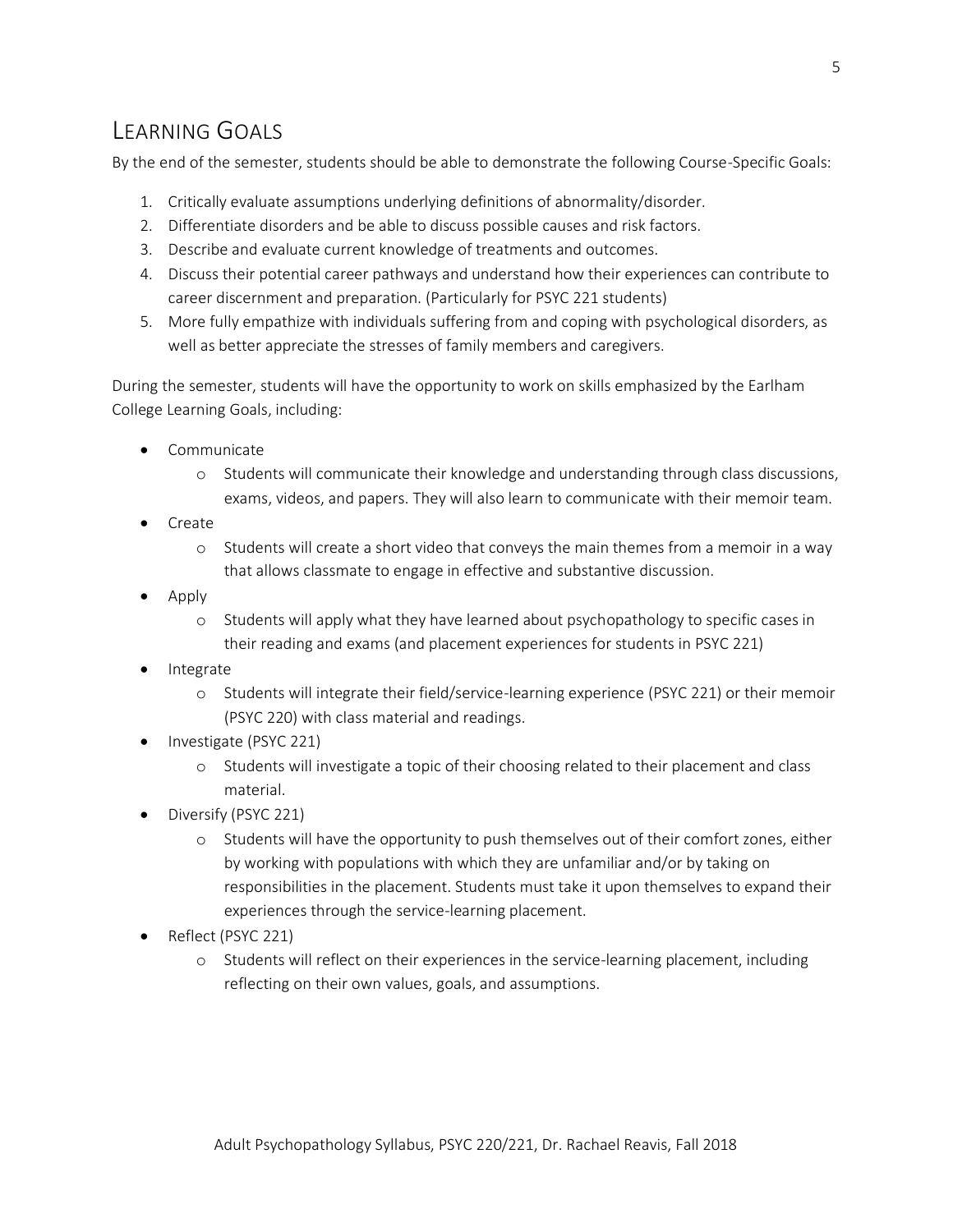## **ASSIGNMENTS**

#### MEMOIR PROJECT

One of the goals of the course is to better understand how mental illness affects people in their actual lives. One way we will address this goal is to read and discuss memoirs of individuals who have lived with various psychological disorders. We will discuss ten memoirs (listed above as well as in the schedule) over the course of the semester. *You only have to read one of them.*

- Approximately five students will sign up for the same memoir.
- Groups will create a roughly 5-minute video that portrays the main themes from the memoir. The video will account for 10% of your grade.
- Group members will assess one another, which will be considered during grading.
- On their presentation day, students will participate in a panel discussion, answering questions posed by the instructor. They will also lead small discussion groups. These will account for 5% of your grade.
- Students in PSYC 220 will write a short paper at the end of the semester responding to a prompt that will help them connect the memoir to class material. (PSYC 220 students can also write the alternative paper.) The paper will account for 10% of your grade (PSYC 220 students).

Course-Specific Goals: 1 & 5; Earlham Goals: communicate, integrate, create. Click [link](https://www.dropbox.com/s/35dbbk5ohlkvz1j/01%20-%20General%20Memoir%20Project%20Guidelines%20-%20PUBLIC%20DO%20NOT%20CHANGE.docx?dl=0) for a detailed description or see Moodle. Each group will also receive a specific project description with due dates for their assigned memoir.

#### EXAMS

To help you master the material we will be studying in this course, we will have 5 noncumulative exams. The lowest of these will be dropped. The exams will be a combination of multiple choice & case study questions. For students in PSYC 220 (no service-learning placement), exams will account for 60% of your final grade. (Each exam = 15% of your grade.) For students in PSYC 221 (service-learning students), the exams will account for  $45%$  of your final grade. (Each exam = 11.25% of your grade.)

#### Course-Specific Goals: 1, 2, & 3; Earlham Goals: communicate, integrate, apply

\* During a semester, things can come up. You might get sick, a relative might get sick, or you might need to attend a funeral. So that you do not have to worry about making up an exam due to these issues and so that I do not have decide who has "valid" reasons for missing an exam, I drop one exam. Therefore, make-ups are allowed only for very specific reasons: participation in an official college event, death of an immediate family member (parent, sibling, spouse, or child), or if your presence is required by the government (court dates, military service, etc.). As I drop one exam, no other excuses will be permitted, including for personal illness or death of an extended family member. For exams missed due to participation in an official university event or court dates, you must contact me before the missed exam and exams must be taken before the test day you will be missing. (Special arrangements will be made for students who experience the death of an immediate family member, including the option of taking an Incomplete.) If you choose to take a test while sick, please let me know so that you can take it in a quiet, private place.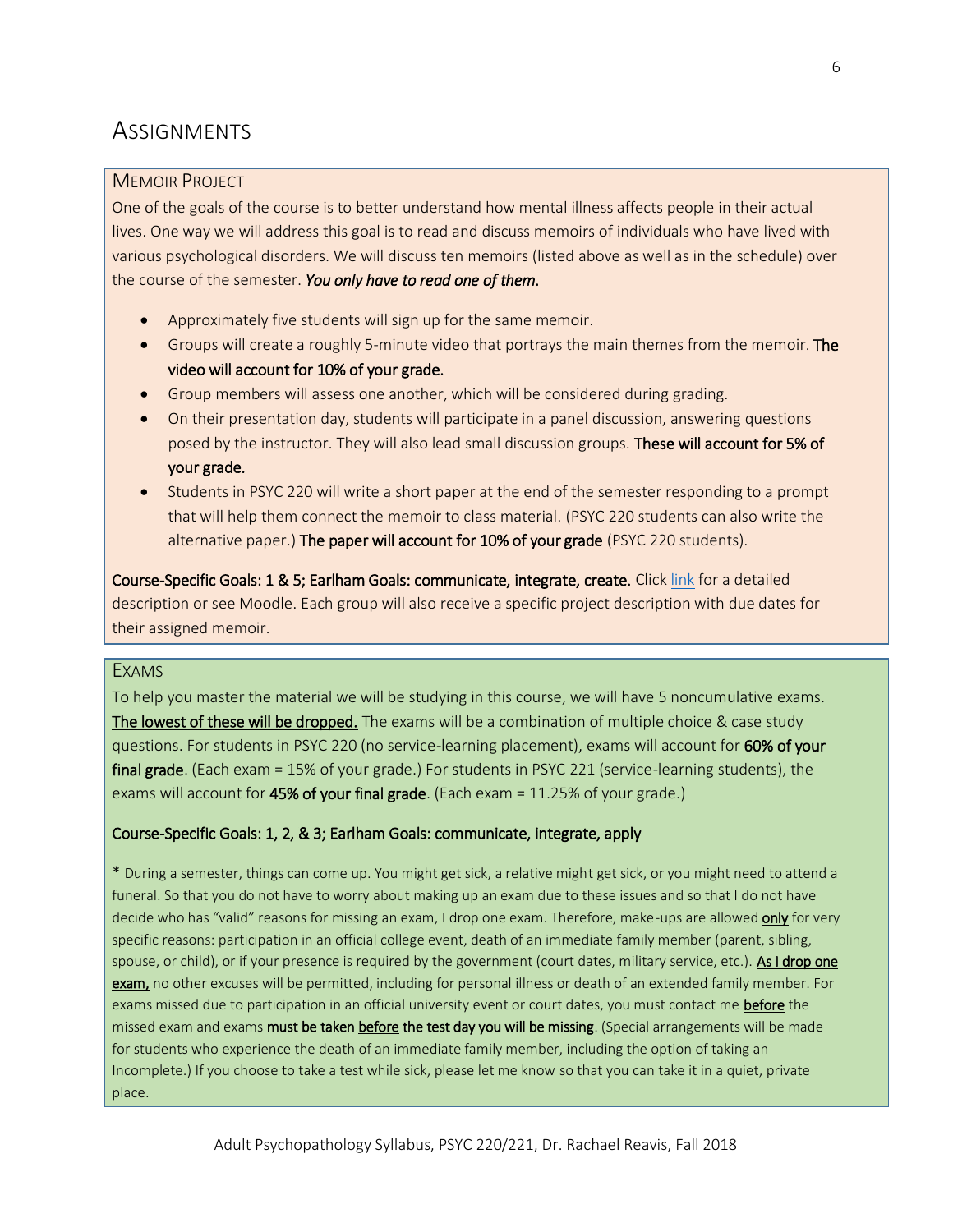#### CLASS PARTICIPATION & ATTENDANCE

Students who are on their phones or decline to participate in small group discussions will not receive credit for that day. Attendance will be taken every day. However, I do not want you to come to class sick. Therefore, you may still get attendance/participation credit by watching the recorded lecture and writing a three-paragraph, well-thought-out reaction to the day's lecture. Any day that there is an activity or worksheet, you will have to complete those and show me or send me a scanned copy. The lecture summary and any missed worksheets are due within five days of the missed class. Discussions can only be made up by completing the discussion sheet with thoughtful answers and coming to a TA office hour and discussing your answers with the TA for at least 15 minutes. Discussion make-ups, including meeting with a TA must be completed within one week of the missed discussion. Your attendance/participation grade is the percentage of attendance points you earn. Students with average participation will receive their attendance grade. Students with below average participation will have their attendance grade lowered. Students with above average participation may earn a small bump in their attendance grade.

Your attendance and class participation will account for 5% of your final grade.

#### Course-Specific Goals: 1, 2, 3, & 5; Earlham Goals: communicate, reflect, apply.

#### QUIZZES & ASSIGNMENTS

You will have some homework assignments throughout the semester. Some of these will be listed on the syllabus schedule and some will be assigned during the semester. You will also be quizzed on assigned case readings. The quizzes will happen at the beginning of class on the day the reading is listed on the syllabus. Quizzes cannot be taken after the class, but you can take them early. One quiz will be dropped. You may also have quizzes on textbook and/or lecture material after it is presented. Your total quiz/assignment grade will account for 10% of your final grade.

#### Course-Specific Goals: (1), 2, & 5; Earlham Goals: communicate, reflect, apply

#### FINAL PAPER (PSYC 221)

To integrate your fieldwork and your coursework, you will write a final paper that is based on both. Your 5- to 7- page paper will apply one or more theoretical frameworks discussed in class to some aspect of your fieldwork. The paper should include reference to class materials, your placement, and additional research on your chosen topic. See [link](https://www.dropbox.com/s/6jcl8x493y3jurv/Final%20Paper%20Guidelines%20%26%20Rubric%20-%20PUBLIC%20DO%20NOT%20CHANGE.docx?dl=0) (or Moodle) for an assignment description and rubric. You will tell me your general topic on 11/13. Your paper (with APA style references) is due by 11:59pm on 12/13. Your final paper will account for 10% of your grade if you choose the service learning option (PSYC 221).

Course-Specific Goals: 1, 2, 3, & 5; Earlham Goals: communicate, investigate, integrate, reflect, apply.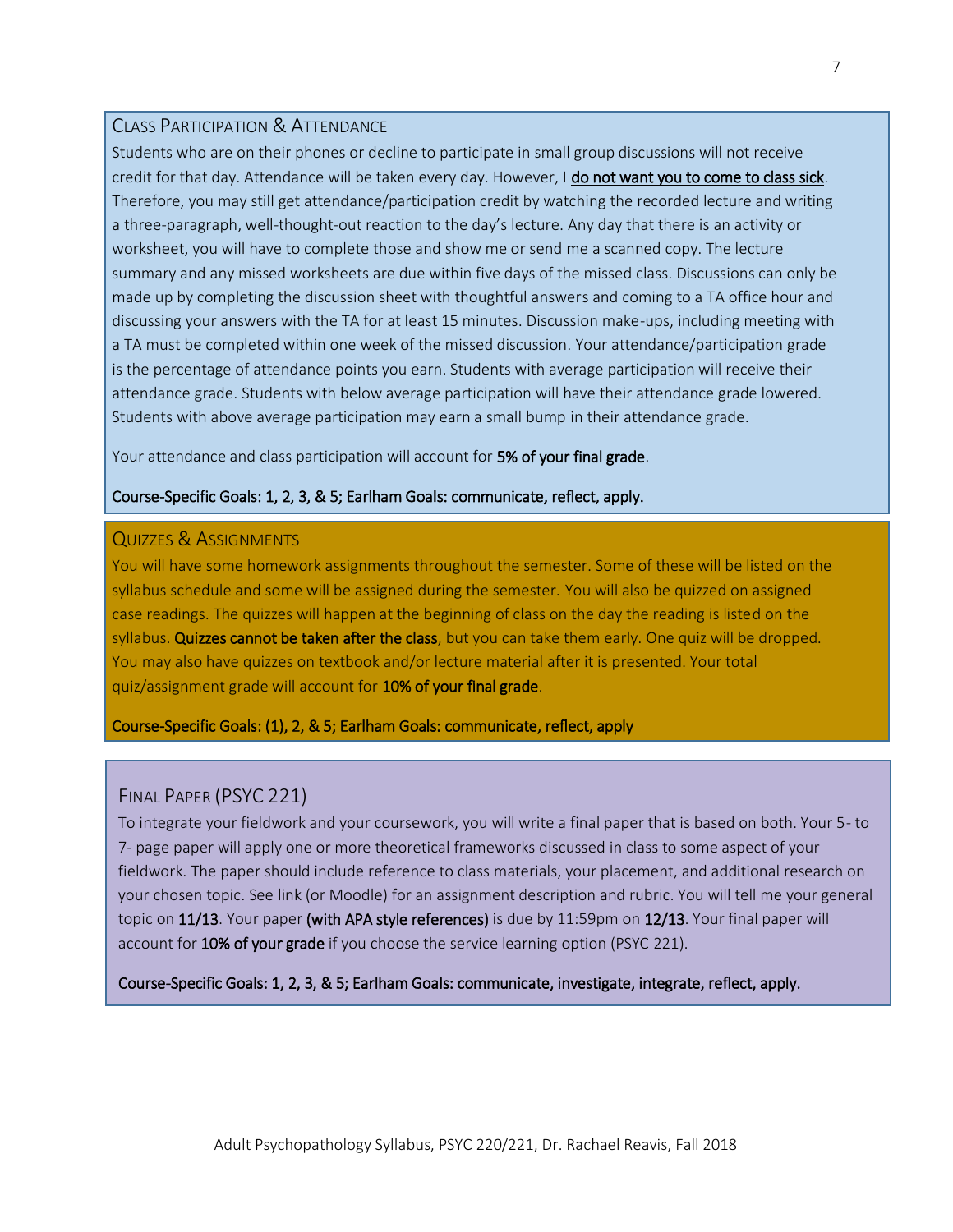#### FIELD PLACEMENT (PSYC 221)

To enhance your understanding of adult psychopathology you will spend *two hours per week for 10 weeks* as a volunteer in a local agency serving adolescents or adults with mental or cognitive health problems. Click [link](https://www.dropbox.com/s/7w2n0ttmz55bh3m/Service%20Learning%20Expectations%20-%20Adult%20Psychopathology%20-%20Fall%202018%20-%20PUBLIC%20DO%20NOT%20CHANGE.pdf?dl=0) to read the service learning expectations or find the document on Moodle. If you choose the service-learning option, you need to make first contact (not first attempt – actual contact) by 8/31, and have your placement finalized by 9/7.

You will also keep weekly journals of your experience, which you will turn in at five points during the semester. Journal entries should reflect your reactions to the treatment setting and the patients/clients/individuals you encounter (while preserving confidentiality) and should demonstrate your *efforts to integrate your field experience with what you have learned in class each week*. Most weeks, you will have [prompts](https://www.dropbox.com/s/1vh0meyvnub2yxv/Journal%20Entry%20Prompts%20-%202018%20-%20PUBLIC%20DO%20NOT%20CHANGE.docx?dl=0) that you should respond to in addition to observations you are making. Due dates are on the syllabus schedule and can be found on Moodle. Your field placement and journal writing will account for 15% of your grade, if you choose the service learning option (PSYC 221).

#### Course-Specific Goals: 1, 4, & 5;

Earlham College Goals: communicate, investigate, integrate, diversify, reflect, apply

#### INFORMAL DISCUSSION (PRIMARILY PYSC 221)

A few times during the semester, you will get an opportunity to share your service-learning experiences with your classmates. The class will divide into smaller groups with at least one service-learning student per group. I will provide some structure (discussion questions, etc.) You will tell your classmates a little bit about your placement, some reactions you've had, what it's made you think about, questions it has brought up for you, etc. There will also be opportunities for your classmates to ask you questions about your experience. You do not need to prepare material for these days, but you will need to be in class and engaged to receive credit. These are opportunities for you to share your experiences and for other students to learn from you.

Course-Specific Goals: 4 & 5; Earlham Goals: communicate, reflect.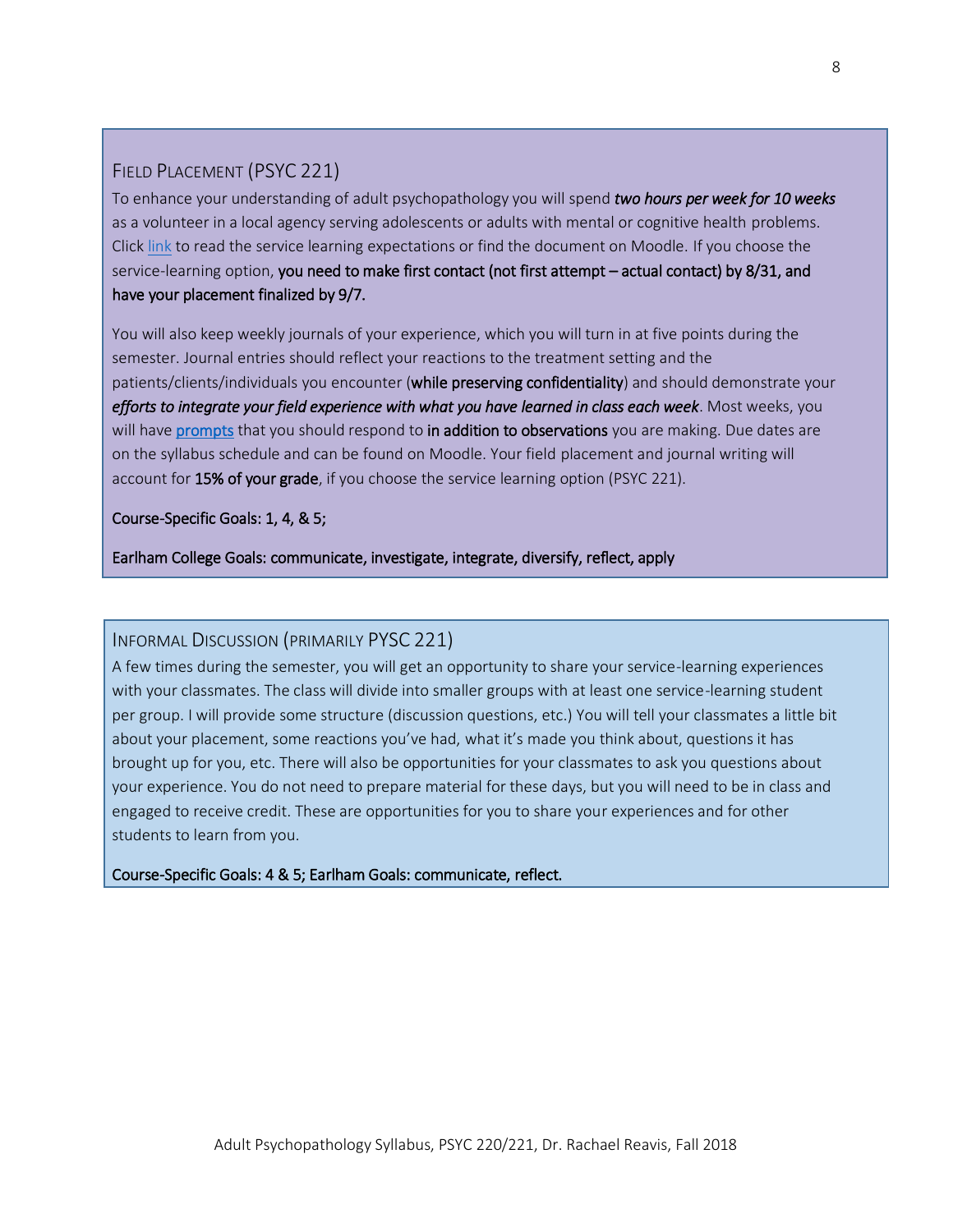#### EXTRA CREDIT

You may earn *1 point on your test grade* for each research participation credit you earn. After the add/drop period, you will be registered in Sona Systems. If you have been in Sona Systems before, you will still have to re-register. You will receive an email with instructions. There is a document on Moodle that explains how Sona Systems works. Be aware that demerits will be assigned for failure to show up to an experiment for which you registered. If you don't show up, you are wasting the researchers time and you may make it difficult for students to complete their research projects in a timely fashion. If you get several demerits, you will be blocked from Sona Systems and will not be able to earn extra credit. Make sure you keep track of your credits on Sona Systems and contact your researcher if you have not received credit within two days. If you are in another class that grants credit for participation, make sure that you allocate your credits to the class you want them to count toward. You can earn a maximum of 10 points through research participation. There are also sandbox assignments, which can be found on Moodle. They are worth up to 4 points on a test. The maximum extra credit a student can earn is 15 points applied to their test grade, earned through a combination of research participation and extra credit assignments.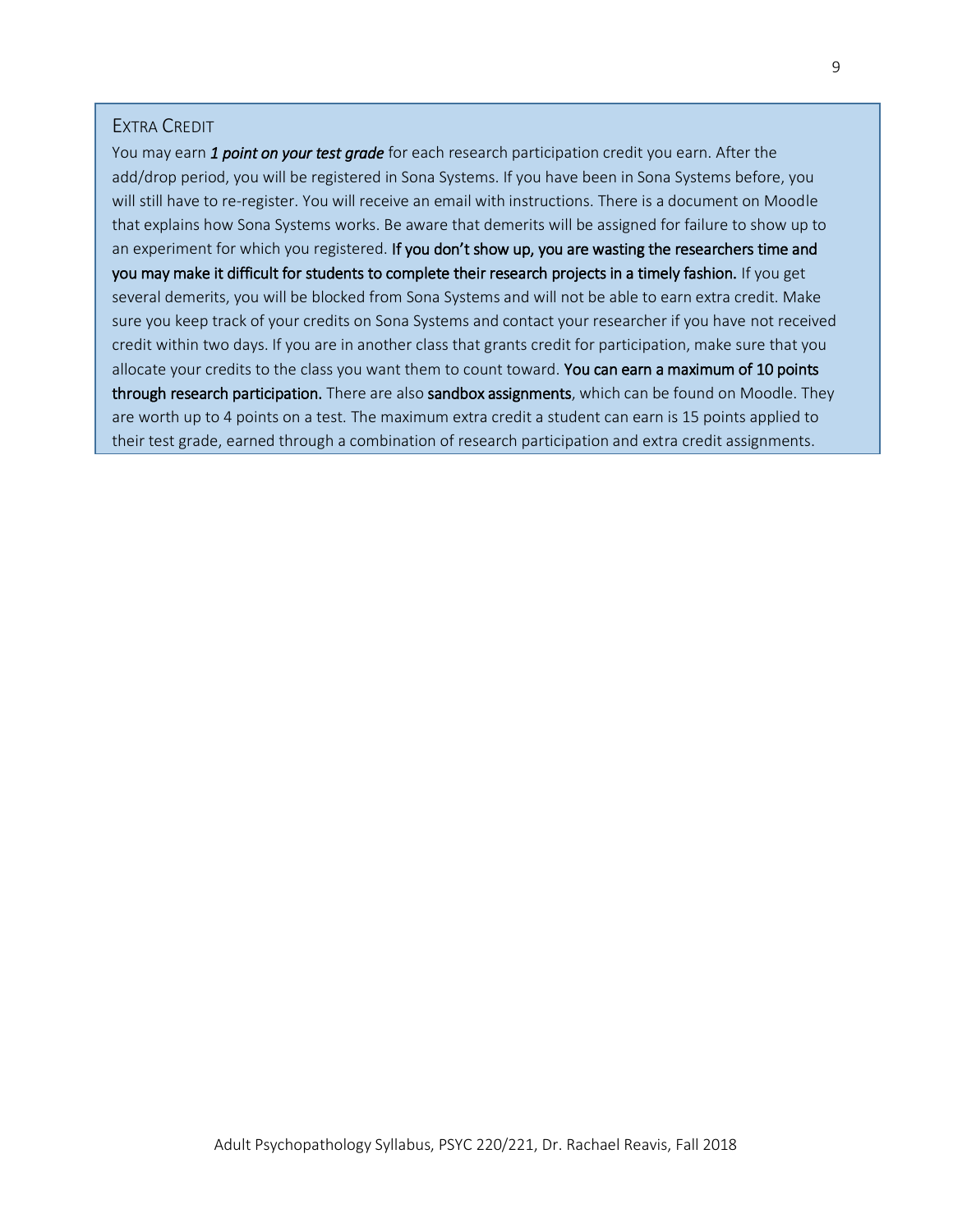## GRADING

| <b>Assignment</b>             | 220 Students      | 221 Students      | <b>Grading Scale</b> |
|-------------------------------|-------------------|-------------------|----------------------|
| Memoir video $=$              | 10%               | 10%               | A: $94\%+$           |
| Memoir panel discussion $=$   | $5\%$             | $5\%$             | A-: $90\% - 93.9\%$  |
| Memoir paper $=$              | 10%               |                   | $B+: 88\% - 89.9\%$  |
| Peer report of group work $=$ | [can alter grade] | [can alter grade] | B: $84\% - 87.9\%$   |
| $Attendance/Participation =$  | $5\%$             | $5\%$             | B-: $80\% - 83.9\%$  |
| $Quizzes/Assigaments =$       | 10%               | 10%               | $C_{+}$ : 78%-79.9%  |
| Exams (4 best grades) $=$     | $60\%$ (4x15%)    | 45% (4x11.25%)    | C: $74\% - 77.9\%$   |
| Journals/Placement $=$        |                   | 15%               | C-: $70\% - 73.9\%$  |
| Integrative paper $=$         |                   | 10%               | D: $65\% - 69.9\%$   |
| $Total =$                     | 100%              | 100%              | F:<br>$< 65\%$       |

**Please note that I do not round grades.** *Review the grading scale, as it may differ from other classes you have taken.*

## LATE POLICY

#### *HOMEWORK/JOURNALS/PAPERS*

Learning to meet deadlines is critical to your future success and your timeliness allows me to provide prompt feedback. If you do not turn in your homework, journals, or papers on time, you will lose a letter grade for the first 24 hours that it is late, and another letter grade for each part of 12 hours thereafter. Thus, the best grade that can be received on a paper turned in 2 hours late is a B, a C for a paper turned in 25 hours late, and a D for a paper turned in 37 hours late. You will have ample time to complete your written assignments. If you choose to wait until the last minute you run the risk that your computer dies, you catch the flu, or you have a death in your extended family. *These will not be excuses for late assignments and you will be penalized, so do not procrastinate.* Most assignments will be uploaded on Moodle, and the times and dates are listed on the syllabus. *Failure to attach files or attaching corrupted files is not an excuse for late work.* You can log out of Moodle, log back in, download, and open the file you attached to ensure that it opens properly. You are responsible for backing up your work.

#### *IN-CLASS QUIZZES*

These cannot be made up after the fact. If you are going to miss class, make arrangements to take early.

#### *TESTS*

These cannot be made up after the fact. Please see policy above.

Adult Psychopathology Syllabus, PSYC 220/221, Dr. Rachael Reavis, Fall 2018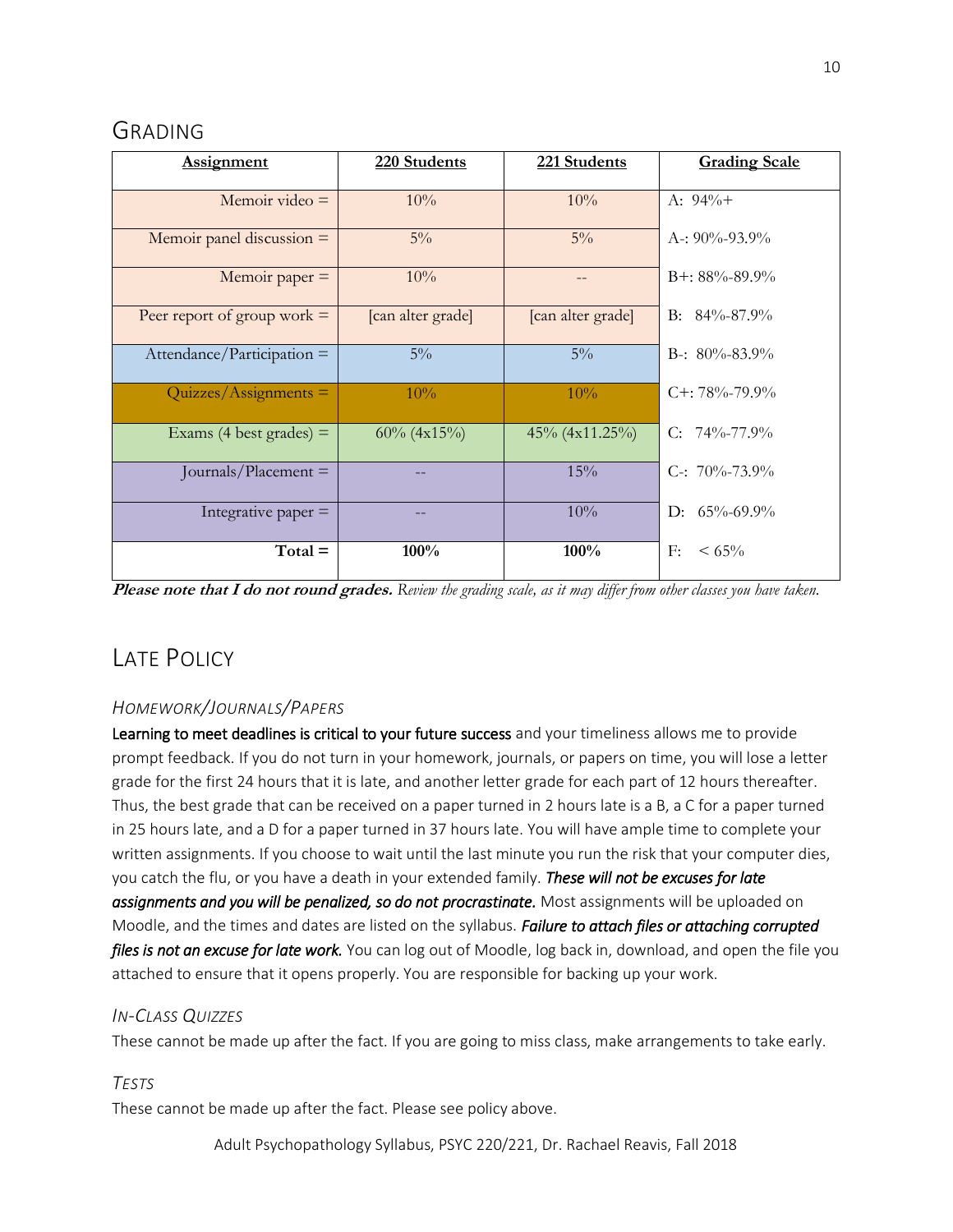## ETIQUETTE & TECHNOLOGY GUIDELINES

#### *OFFICE HOUR ETIQUETTE*

I am happy to schedule times to meet with you outside of class, as are your TAs. You are welcome to drop in. Please be understanding if I am in my office, but preparing something else. We can pick a time then for you to come back, if that is the case. You can also make appointments with me using rachaelreavis.youcanbook.me. Please be courteous and arrive on time for your meeting. If you arrive late or do not come (without informing me well in advance), then this takes away from time I could be spending with other students. If you cannot make it to your scheduled appointments, then we may have to limit our meetings to class time and via email. This goes for out-of-class meetings with the TAs as well. My schedule will also be posted on my door. You can examine it for likely times that I may be in my office. Directly before classes I teach is generally not a good time for meetings.

#### *EMAIL ETIQUETTE*

You are encouraged to contact me via e-mail with any questions that you may have, but I ask that you make sure you have looked for the answer yourself first (on Moodle, in course documents) and that you correspond professionally.

#### Please be aware that people outside Earlham may view the use of a first name without invitation to be

rude. If you are communicating with someone from your placement, use Ms., Mr., or Dr. and their last name until they tell you otherwise. If you are not sure of the prefix (Ms. vs. Dr.), ask Rachael or select the prefix that denotes higher education (Dr.) Until you are told otherwise, you should address women by "Ms." and not "Mrs.," because a woman's marital status is not relevant to her profession (unless, of course, the woman has a PhD or other doctorate, in which case, use "Dr.") To confirm that you have read the syllabus, please email me a picture of a dragon fly by August 27.

#### *TECHNOLOGY PREPARATION<sup>1</sup>*

 $\overline{a}$ 

You need to protect yourself against technology problems. You need to develop work habits that take potential technological problems into account. These habits will serve you in your career. Technological problems are a fact of life, and are not considered unforeseen issues. (Your dorm falling into a sinkhole would qualify as "unforeseen".) Start early and save often. Always keep a backup of your work. Carbonite and Backblaze are two services that will automatically back your work up into a cloud. Or you can invest in an external hard drive. Or you can email yourself your work.

Computer viruses, lost flash drives, corrupted files, incompatible formats, WiFi connectivity problems – none of these unfortunate events should be considered an emergency. Take the proper steps to ensure that your work will not be lost forever. Learn the locations and operating hours of all the computer labs on campus. Do not procrastinate. The Help Desk is also available (helpdesk@earlham.edu).

 $1$  Drawn from material from George H. Williams.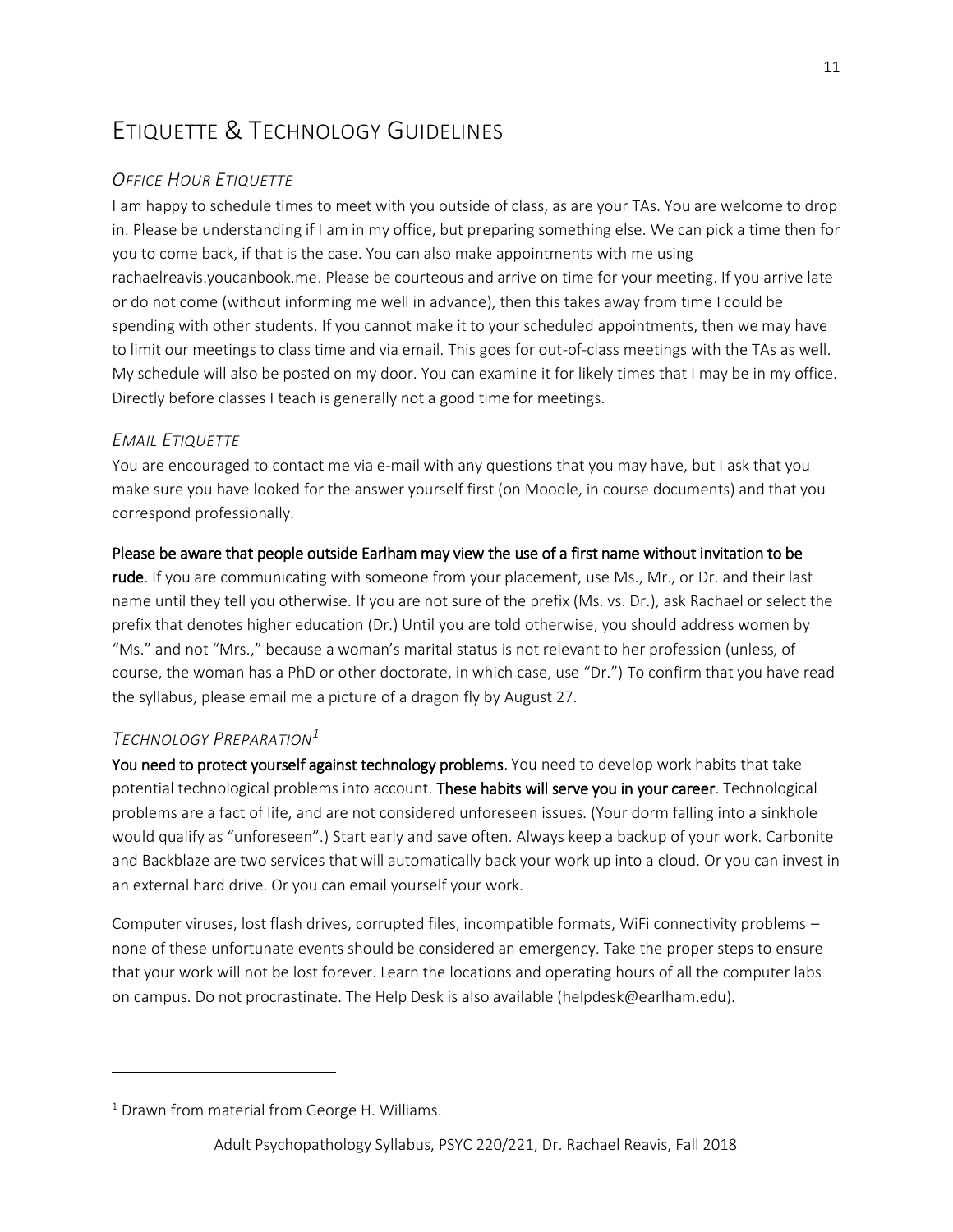## RESOURCES

#### TUTORING

Tutoring services are recommended for any student who receives lower than a C on an exam, or whose overall GPA is a 2.7 or lower. There is sometimes a stigma against tutors, and I very much wish this were not the case. Intelligent students benefit from the services of a tutor, and getting a tutor is not a commentary on your ability or worth as a student (except to the extent that it demonstrates your effort and willingness to seek out & take advantage of resources). Two of the main benefits of a tutor are time management (which is an issue for many students!) and study strategies. Tutoring is a free resource available to all students. Students should first take advantage of TA office hours, but are also encouraged to sign up for a tutor here: [www.earlham.edu/academic-enrichment-center](http://www.earlham.edu/academic-enrichment-center)

#### WRITING CENTER

The writing center is available to you at any point in the writing process, from idea generation to final proofing & editing. I encourage the use of the writing center for memoir papers (220 students) and final placement papers (221 students). [www.earlham.edu/writing-center](http://www.earlham.edu/writing-center)

#### COUNSELING SERVICES

College can be a stressful time, and can exacerbate existing issues or bring new ones up. Please do not hesitate to reach out for help and make an appointment with counseling services: <http://www.earlham.edu/counseling-services/>

#### STUDENTS WITH DISABILITIES

Students with a documented disability (e.g., physical, learning, psychiatric, visual, hearing, etc.) who need to arrange reasonable classroom accommodations should request accommodation memos from the Academic Enrichment Center and contact their instructors each semester. For greater success, students are strongly encouraged to visit the Academic Enrichment Center within the first two weeks of each semester to begin the process. [http://www.earlham.edu/policies-and-handbooks/academic/policy](http://www.earlham.edu/policies-and-handbooks/academic/policy-on-student-learning-disabilities/)[on-student-learning-disabilities/](http://www.earlham.edu/policies-and-handbooks/academic/policy-on-student-learning-disabilities/)

Students in PSYC 220/221 do not need documented accommodations to request the following:

- A quiet place to take an exam
- Extended and uninterrupted time on exams
	- o Students *do* need accommodations if they intend to take the test, go to another class, and return to take it later. In these documented cases, I will work with the student to find a time on the test day when the exam can be completed uninterrupted.
- Using a smart pen or other device that records lecture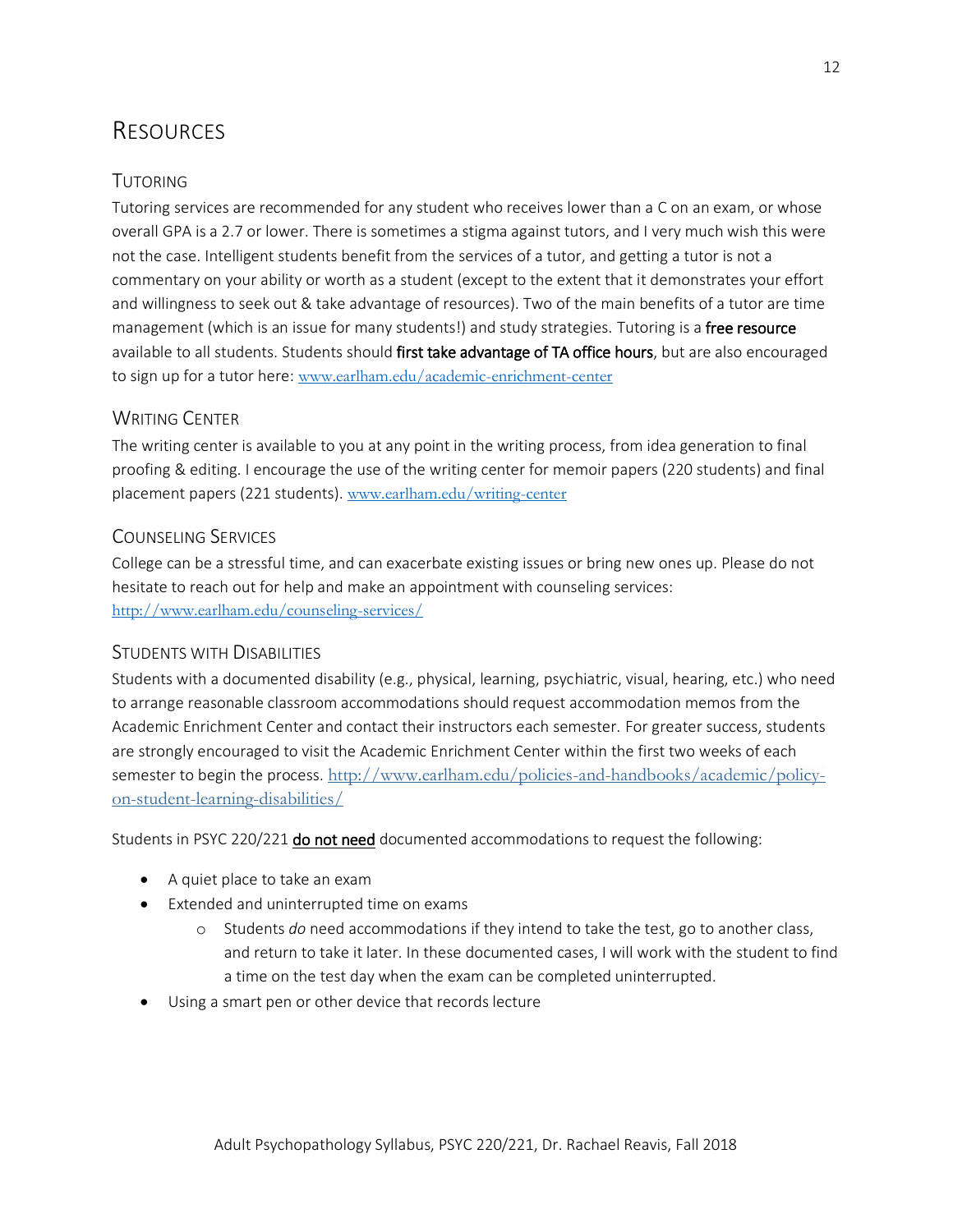## ACADEMIC INTEGRITY

All students are expected to conduct themselves with honesty and integrity in this course. The honor code is both a privilege and a responsibility, and you are expected to take it seriously. Suspected infractions, such as plagiarism, fabrication of reports, incorrect reporting of placement hours, violating client confidentiality, and cheating will be treated seriously and will be reported. Furthermore, if you are aware of a violation of academic integrity, it is your responsibility to take action. Violations may result in a 0 for the assignment, a 0 for the class portion (such as the service-learning placement), or failure of the course.

Learning to think for yourself, assess information judiciously, and speak and write effectively in your own voice is at the heart of a liberal arts education and global citizenship. Treasure and cultivate these skills. Papers and other work, including digital creations, downloaded or copied from other sources, or in which words or ideas belonging to others have been deliberately misrepresented as your own, will receive an automatic F, as they thwart your learning process and damage the integrity of knowledge-discovery. If you have questions about how to find, integrate, and properly cite sources, never hesitate to ask for help.

An excellent place to find help in knowing when and how to cite others' work appropriately can be found on the Libraries page: [http://library.earlham.edu/friendly.php?s=academic\\_integrity](http://library.earlham.edu/friendly.php?s=academic_integrity). The site also includes Earlham's full statement on academic integrity and procedures for addressing academic violations of the Student Code of Conduct.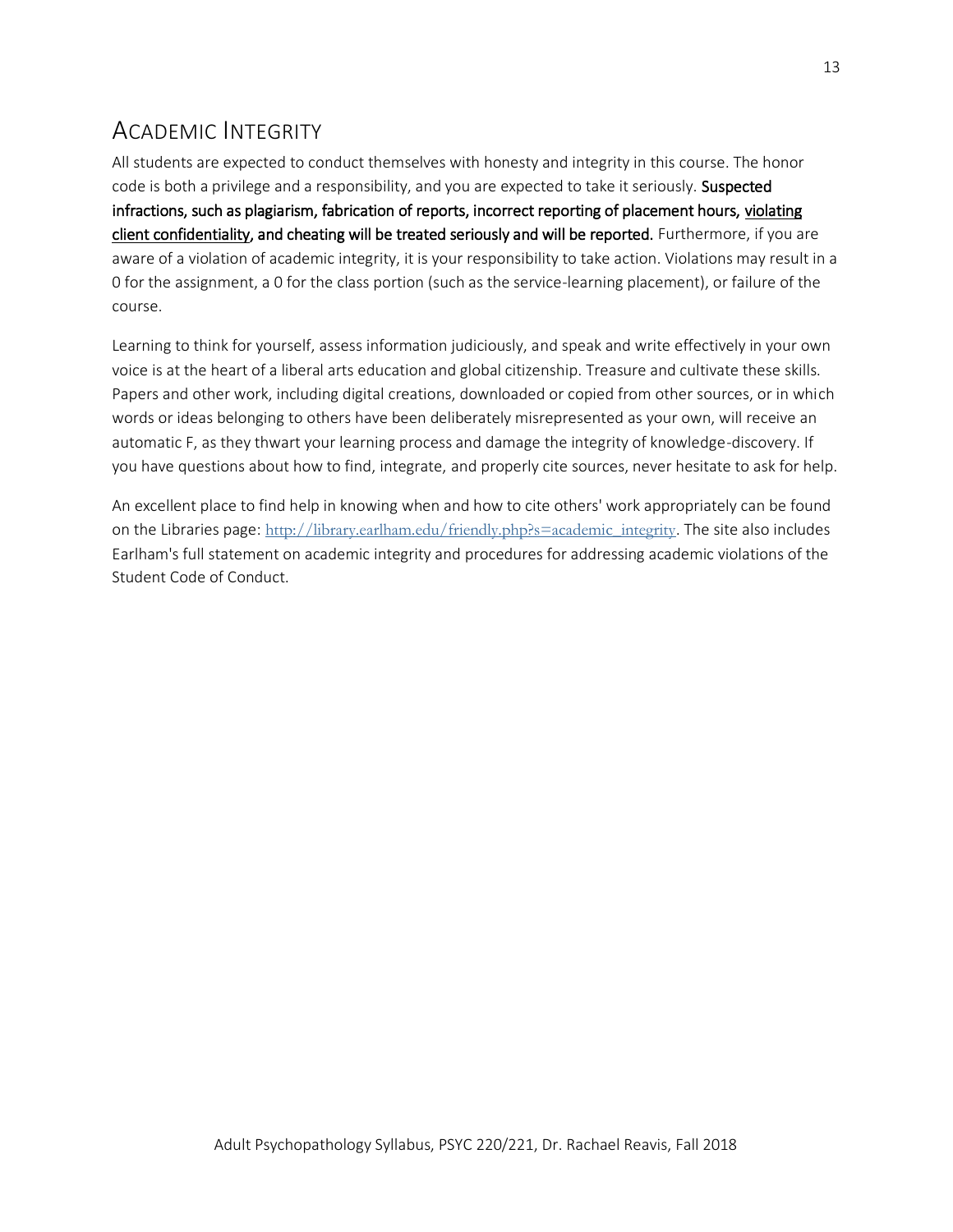## SCHEDULE OF TOPICS & ASSIGNMENTS

PLEASE NOTE THAT THIS SCHEDULE IS TENTATIVE AND MAY CHANGE AS CIRCUMSTANCES REQUIRE. *\*Readings are due the day they are listed.*

| 8/24, F-Day 1, Week 1                           | Topic: Syllabus, Service Placement, Perspectives on Psychopathology                                                                                                                                                                                                                                                  |
|-------------------------------------------------|----------------------------------------------------------------------------------------------------------------------------------------------------------------------------------------------------------------------------------------------------------------------------------------------------------------------|
| 8/28, Tu-Day 2, Week 2                          | Topic: Perspectives on Psychopathology<br><b>Textbook Reading:</b> Chapter 1, Chapter 15 (p. $530 - top$ of $536$ )<br>Make first contact (not first attempt) for placement before class<br>on 8/31 (PSYC 221)                                                                                                       |
| 8/31, F-Day 3, Week 2                           | <b>Topic:</b> Perspectives on Psychopathology<br>Textbook Reading: Chapter 1, Chapter 15 (p. 530 – top of 536)<br><b>Required Reading:</b> The Americanization of Mental Illness<br><b>Case Reading: Berman Case Study</b><br>*Reading quiz will cover the article & the case study<br><b>Video Project Tutorial</b> |
| 9/4, Tu-Day 4, Week 3                           | Topic: Research Methods in Abnormal Psychology<br>Textbook Reading: Chapter 2, Chapter 15 (p. 551-557)                                                                                                                                                                                                               |
| 9/7, F-Day 5, Week 3                            | Topic: Assessment & Diagnosis<br>Textbook Reading: Chapter 3<br>Case Reading: The Color of Hope, pp. vi-vii<br>Placement should be finalized by class time & visits should<br>begin no later than next week.<br>Journal Entries 1 & 2 due 9/10 by 11:59 pm                                                           |
| 9/11, Tu-Day 6, Week 4                          | <b>Topic:</b> Assessment & Diagnosis<br>Case Reading: Tyson History (1 page); Tyson Case<br>Tyson Case Assignment due by class time on Moodle.                                                                                                                                                                       |
| 9/14, F-Day 7, Week 4<br>9/18, Tu-Day 8, Week 5 | Topic: Deinstitutionalization<br>Textbook Reading: Chapter 15 (p. 536-550)<br><b>Test Review</b>                                                                                                                                                                                                                     |
| 9/21, F-Day 9, Week 5                           | Test #1: Chapters 1, 2, 3, & 15 (pages listed above)                                                                                                                                                                                                                                                                 |
| [no date;<br>complete before Test 2]            | Watch Sexual Dysfunction lecture on YouTube<br>*You will be responsible for this information!*<br>Textbook Reading: Chapter 8                                                                                                                                                                                        |
| 9/25, Tu-Day 10, Week 6                         | Topic: Gender Dysphoria<br><b>Textbook Reading: Chapter 8</b><br>Gender writing assignment due via Moodle by class time<br><b>Placement Discussion</b>                                                                                                                                                               |
| 9/28, F-Day 11, Week 6                          | Topic: Substance Use Disorder<br>Textbook Reading: Chapter 9<br>Case Reading: Case 10, Kirk, Alcohol Use Disorder (on Moodle)<br>Journal Entries #3, 4, & 5 due 10/1 by 11:59pm<br>Career Scavenger Hunt (extra credit) due 10/1 by 11:59pm                                                                          |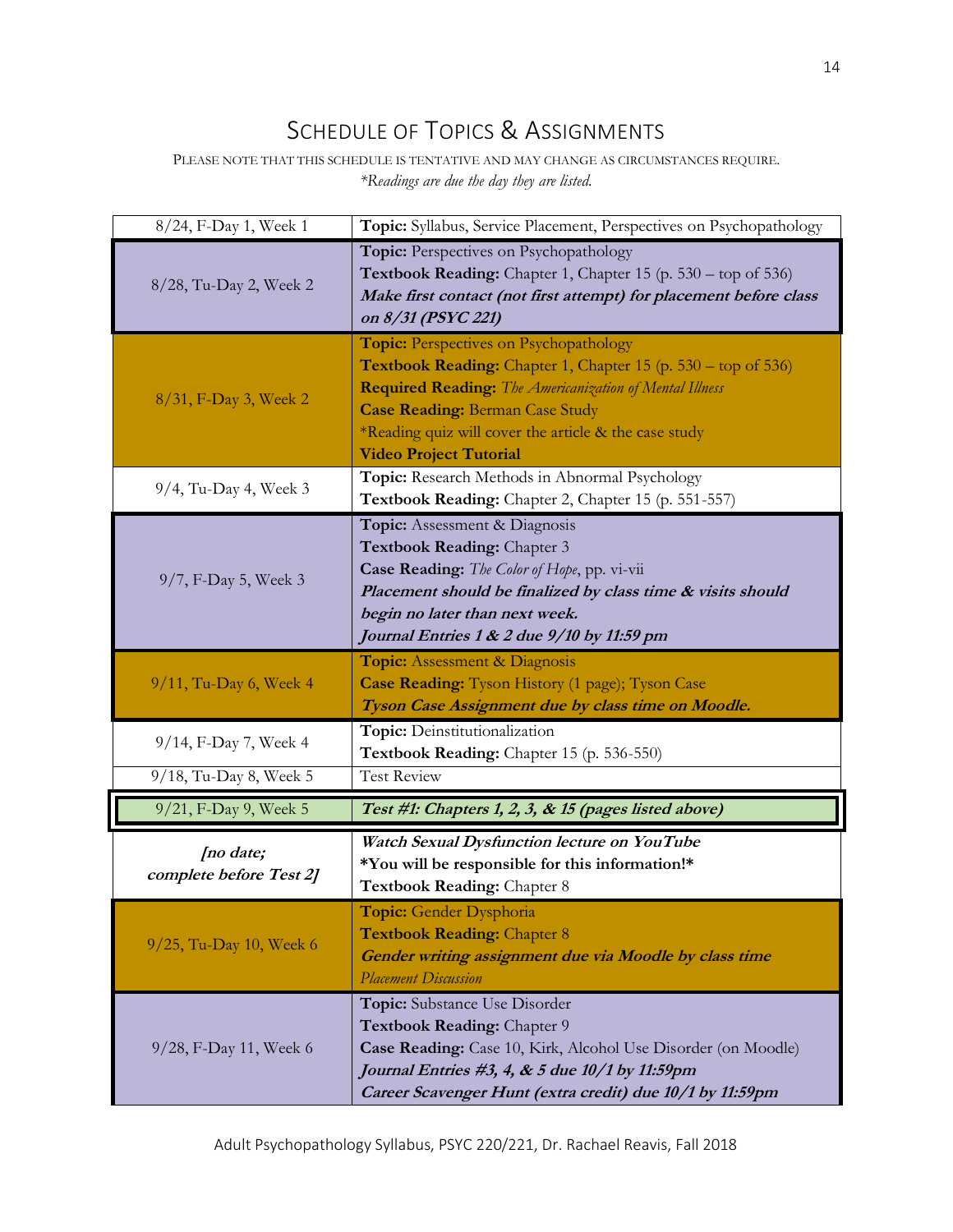| 10/2, Tu-Day 12 Week 7    | Topic: Substance Use Disorder<br>Textbook Reading: Chapter 9                                                                                                                                                                                                                                                                        |
|---------------------------|-------------------------------------------------------------------------------------------------------------------------------------------------------------------------------------------------------------------------------------------------------------------------------------------------------------------------------------|
| 10/5, F-Day 13 Week 7     | Topic: Substance Use Disorder                                                                                                                                                                                                                                                                                                       |
| 10/9, Tu-Day 14, Week 8   | Test #2: Chapters 8 & 9                                                                                                                                                                                                                                                                                                             |
| 10/12                     | No Class, Mid-Semester Break                                                                                                                                                                                                                                                                                                        |
| 10/16, Tu-Day 15, Week 9  | Topic: Aging & Cognitive Disorders<br><b>Textbook Reading: Chapter 13</b><br>Case Reading: Case 2, Cognitive Decline, Jim (on Moodle)                                                                                                                                                                                               |
|                           | Journal Entries 6 & 7 due by 11:59pm                                                                                                                                                                                                                                                                                                |
| 10/19, F-Day 16, Week 9   | <b>Topic:</b> Anxiety Disorders<br>Textbook Reading: Chapter 4                                                                                                                                                                                                                                                                      |
| 10/23, Tu-Day 17, Week 10 | <b>Topic:</b> Anxiety Disorders<br><b>Textbook Reading: Chapter 4</b><br>Case Reading: Color of Hope, pp. 32-34, PTSD, Vanessa (includes<br>detailed description of self-harm/cutting)<br>Alternative Case Reading: Case 4, PTSD, Elaine                                                                                            |
| 10/26, F-Day 18, Week 10  | <b>Topic:</b> Obsessive Compulsive Disorders<br><b>Optional Reading:</b> Monkey Mind,<br>The Man Who Couldn't Stop<br>Student Video Presentations & Discussion                                                                                                                                                                      |
| 10/30, Tu-Day 19, Week 11 | Test #3: Chapters 4 & 13                                                                                                                                                                                                                                                                                                            |
| 11/2, F-Day 20, Week 11   | <b>Topic:</b> Mood Disorders<br><b>Textbook Reading: Chapter 6</b><br><b>Case Reading:</b><br>Color of Hope, pp. 13-14, Bipolar, Nichole (references cutting)<br>Color of Hope, pp. 35-38, Bipolar, Rosa (discusses suicide)<br>Alternative Case Reading: Case 7, Bipolar, George<br>Journal Entries 8, 9, & 10 due 11/4 by 11:59pm |
| 11/6, Tu-Day 21, Week 12  | <b>Topic:</b> Mood Disorders<br>Case Reading: Color of Hope, pp. 19-22, Depression, Iresha<br><b>Optional Reading:</b> Willow Weep for Me<br>Student Video Presentation & Discussion                                                                                                                                                |
| 11/9, F-Day 22, Week 12   | <b>Topic:</b> Mood Disorders<br><b>Optional Reading:</b> Unquiet Mind, This Fragile Life<br>Student Video Presentations & Discussion                                                                                                                                                                                                |